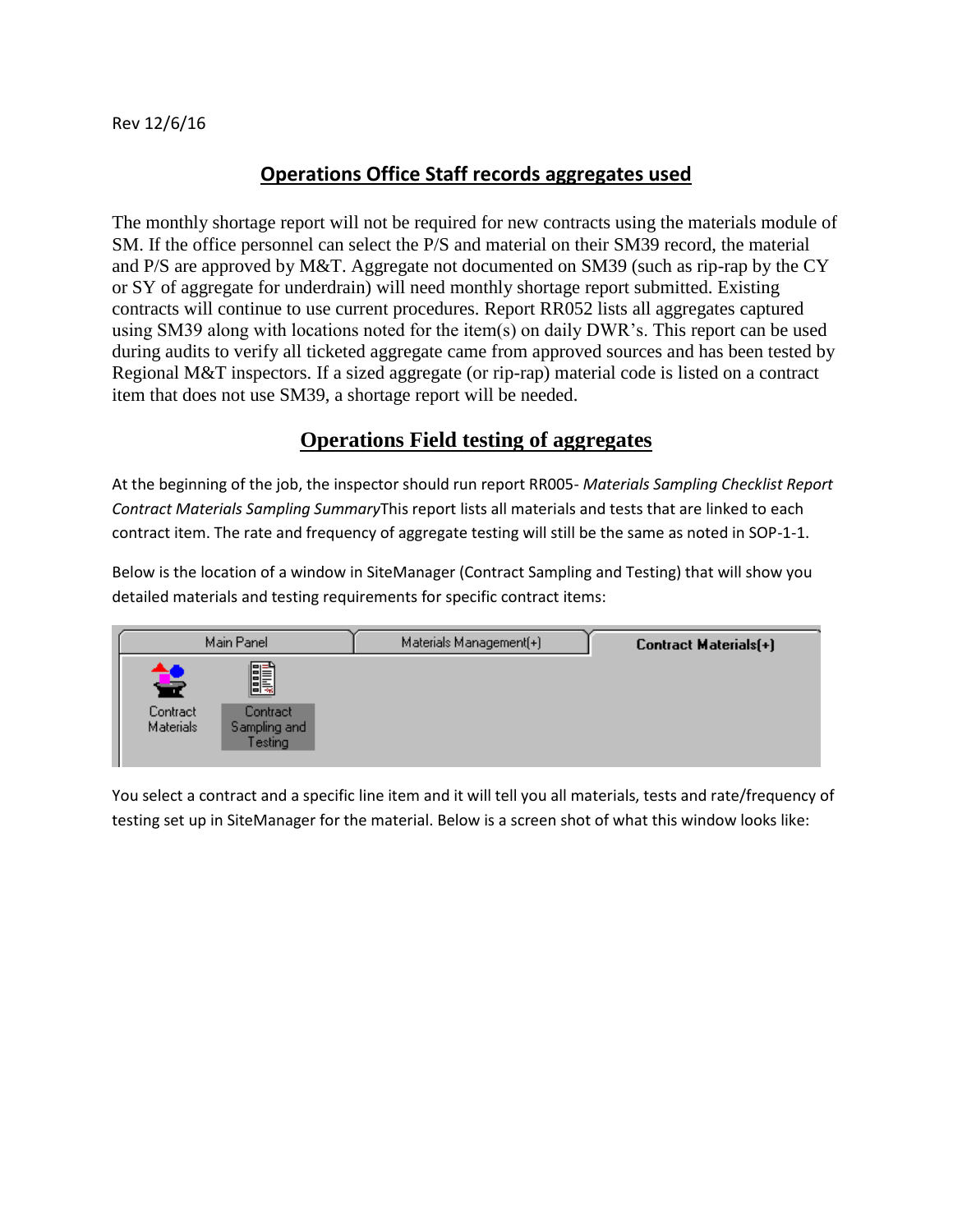| <b>Materials</b>                                  | <b>Sample and Testing</b>                          |                               |                                                    |                    |
|---------------------------------------------------|----------------------------------------------------|-------------------------------|----------------------------------------------------|--------------------|
| Contract TST118<br><b>TON</b><br><b>Item Unit</b> | 06001-3171-44<br>Line Item Nbr<br>Project          | 0300                          | Bid Item Code 303-01                               |                    |
| Proposal Line Nbr: 0300                           |                                                    |                               |                                                    |                    |
|                                                   | Desc. 1: MINERAL AGGREGATE, TYPE A BASE, GRADING D |                               |                                                    |                    |
| Desc. $2:$                                        |                                                    |                               |                                                    |                    |
| Supp Desc1                                        |                                                    |                               |                                                    |                    |
| <b>Sunn Desc2</b>                                 |                                                    |                               |                                                    |                    |
| <b>Material Code</b>                              | <b>Material Full Name</b>                          | <b>Status</b>                 | <b>Material Short Name</b>                         |                    |
| 303.01.001                                        | Base (Mineral Aggregate, Type A)                   | A                             | Min Agg Base Type A                                |                    |
|                                                   |                                                    |                               |                                                    |                    |
|                                                   |                                                    |                               |                                                    |                    |
| <b>Producer Supplier Code</b>                     | <b>Sample Type</b>                                 |                               | Acceptance method                                  | <b>Test Method</b> |
|                                                   | Acceptance<br>Acceptance                           | Acceptance<br>Acceptance      |                                                    | T310<br>T27        |
|                                                   | Independent Assurance                              | Independent Assurance         |                                                    | T27                |
|                                                   | Independent Assurance                              | Independent Assurance         |                                                    | T310               |
|                                                   |                                                    |                               |                                                    |                    |
|                                                   | Sample Type: Acceptance<br>$\vert \cdot \vert$     | Acceptance Method: Acceptance |                                                    | ▼                  |
|                                                   | Test Method: 727                                   |                               | T27 - Sieve Analysis of Fine and Coarse Aggregates |                    |
|                                                   |                                                    |                               | <b>Hate</b>                                        | Frequency          |
| <b>Producer Supplier Code:</b>                    | <b>Sample Location: Placement Site</b>             | $\blacktriangledown$          | 1<br>Samples per.:                                 | 2,500.000          |
| <b>Sample Units:</b>                              | Sample Responsibility: Project Inspector           | $\frac{1}{2}$                 | Sample Size:                                       |                    |

Since much of our testing of aggregates is based on how and where the aggregate is used, it is difficult to tie a specific number of tests to a specific quantity of material many times. Due to this we will still need some of our existing paper reports. For example, base stone (303-01) is currently reported on form DT-0307 (T230). We still need this form to accurately report quantities, locations placed and testing of the aggregate. But, since the testing will be documented in SM, we will not need to enter the test results on the form. Instead the sample ID of tests performed for that day's quantity placed will be entered in the section you currently write your test results.

If small amounts of material are placed daily and a test can represent several days of material being placed, that sample ID will be noted on each daily report the test covers.